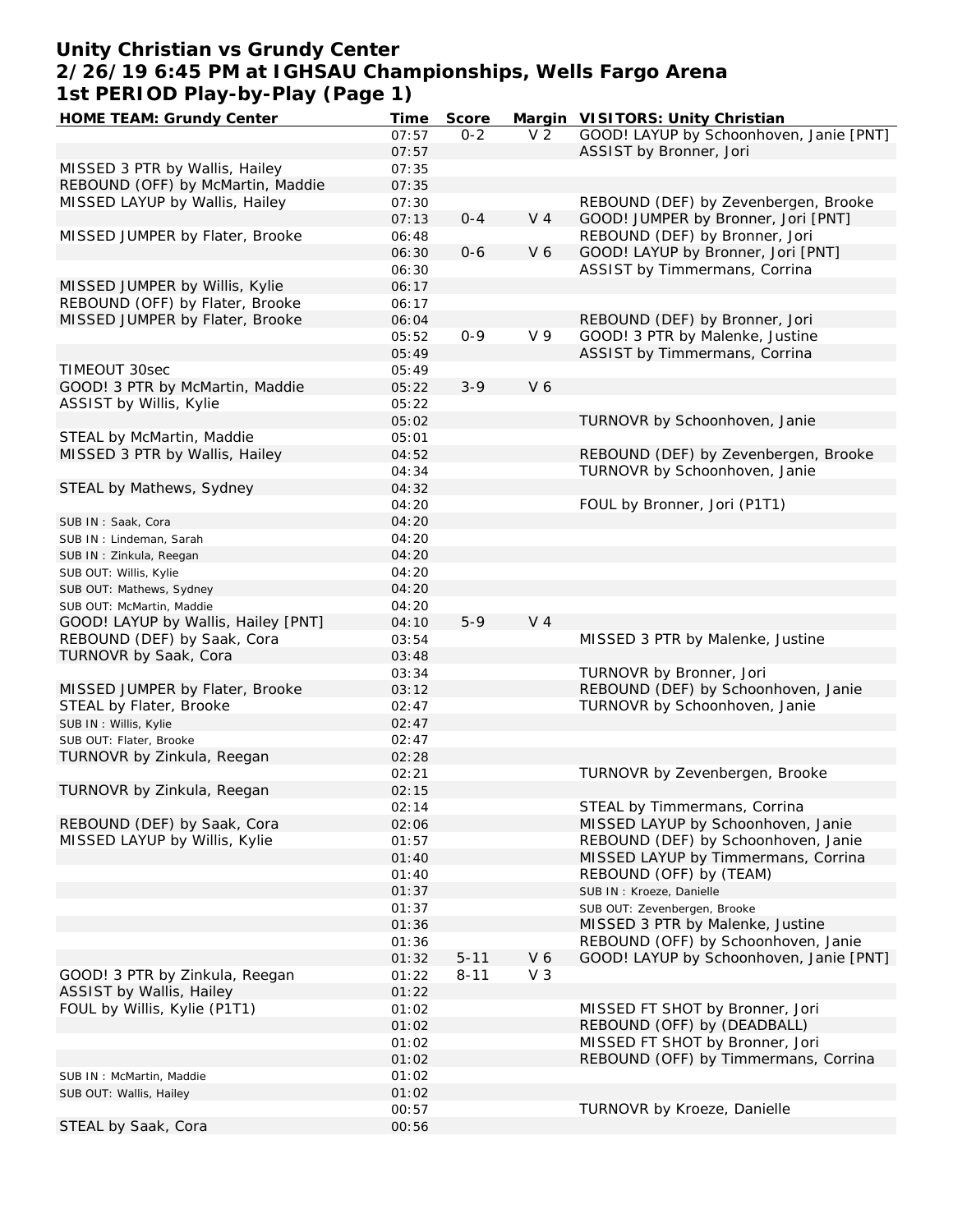## **Unity Christian vs Grundy Center 2/26/19 6:45 PM at IGHSAU Championships, Wells Fargo Arena 1st PERIOD Play-by-Play (Page 2)**

| <b>HOME TEAM: Grundy Center</b> | Time  | Score     | Margin         | VISITORS: Unity Christian               |
|---------------------------------|-------|-----------|----------------|-----------------------------------------|
| GOOD! FT SHOT by Saak, Cora     | 00:54 | $9 - 11$  | V <sub>2</sub> | FOUL by Malenke, Justine (P1T2)         |
| GOOD! FT SHOT by Saak, Cora     | 00:54 | $10 - 11$ | V <sub>1</sub> |                                         |
|                                 | 00:41 | $10 - 13$ | V <sub>3</sub> | GOOD! LAYUP by Schoonhoven, Janie [PNT] |
|                                 | 00:41 |           |                | ASSIST by Kroeze, Danielle              |
| FOUL by Lindeman, Sarah (P1T2)  | 00:41 |           |                | MISSED FT SHOT by Schoonhoven, Janie    |
| REBOUND (DEF) by Saak, Cora     | 00:41 |           |                |                                         |
|                                 | 00:35 |           |                | SUB IN: Zevenbergen, Brooke             |
|                                 | 00:35 |           |                | SUB OUT: Malenke, Justine               |
| MISSED JUMPER by Willis, Kylie  | 00:23 |           |                | REBOUND (DEF) by Schoonhoven, Janie     |
|                                 | 00:16 |           |                | TURNOVR by Timmermans, Corrina          |
| GOOD! 3 PTR by McMartin, Maddie | 00:01 | $13 - 13$ | T <sub>1</sub> |                                         |
| ASSIST by Saak, Cora            | 00:01 |           |                |                                         |

#### Grundy Center 13, Unity Christian 13

|                                              | In. | Off    | 2nd      | Fast |                  |                         |
|----------------------------------------------|-----|--------|----------|------|------------------|-------------------------|
| 1st period-only Paint T/O Chance Break Bench |     |        |          |      |                  |                         |
| Unity Christian 10                           |     | $\cup$ | - 2      |      | $\left( \right)$ | Score tied - 1 time.    |
| Grundy Center 2 7                            |     |        | $\Omega$ |      | $\overline{b}$   | Lead changed - 0 times. |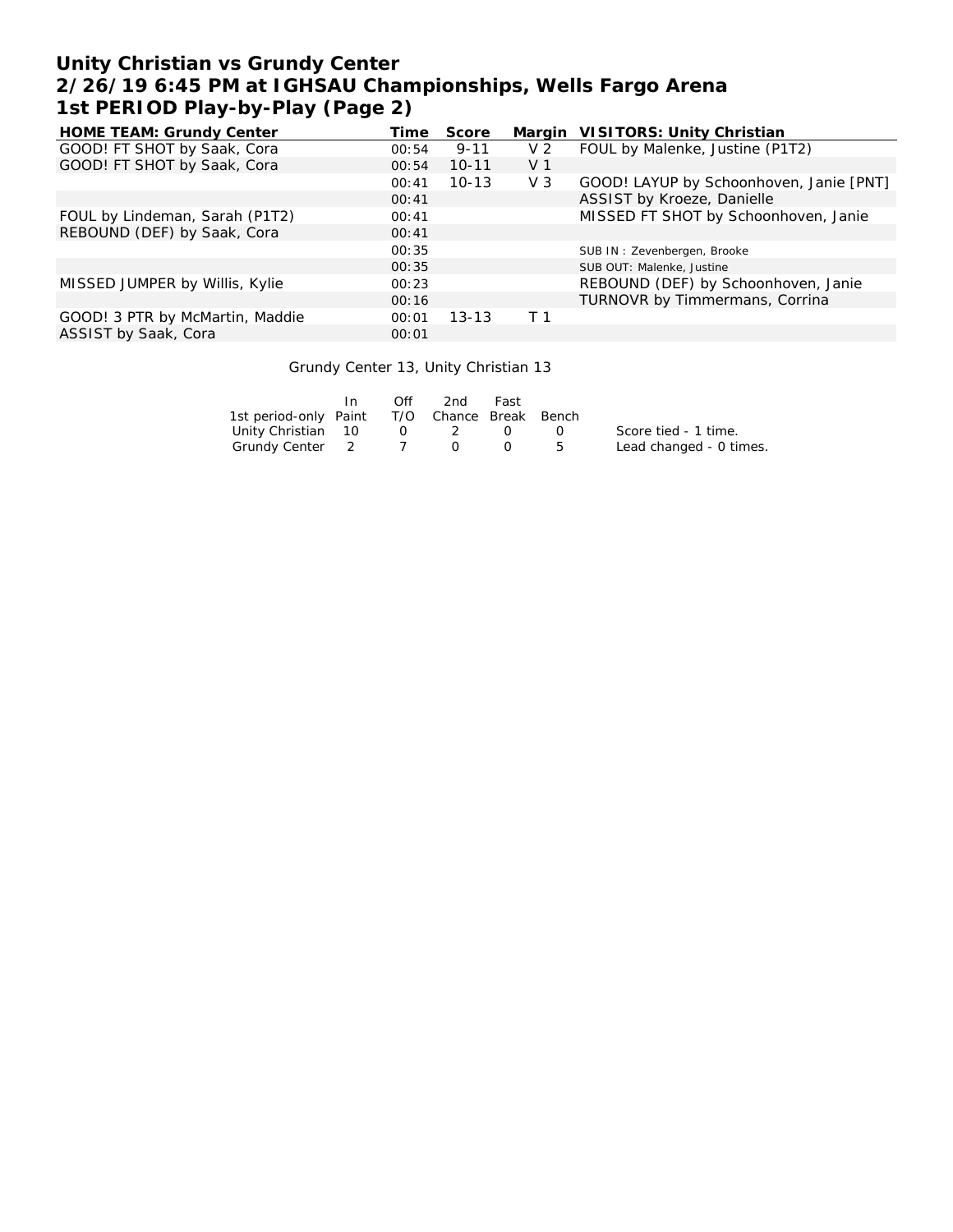## **Unity Christian vs Grundy Center 2/26/19 6:45 PM at IGHSAU Championships, Wells Fargo Arena 2nd PERIOD Play-by-Play (Page 1)**

| <b>HOME TEAM: Grundy Center</b>    | Time  | Score     |                | Margin VISITORS: Unity Christian     |
|------------------------------------|-------|-----------|----------------|--------------------------------------|
| SUB IN: Saak, Cora                 | 08:00 |           |                |                                      |
| SUB OUT: Mathews, Sydney           | 08:00 |           |                |                                      |
| FOUL by Willis, Kylie (P2T3)       | 07:51 | $13 - 14$ | V 1            | GOOD! FT SHOT by Bronner, Jori       |
|                                    | 07:51 | $13 - 15$ | V <sub>2</sub> | GOOD! FT SHOT by Bronner, Jori       |
| SUB IN: Lindeman, Sarah            | 07:51 |           |                |                                      |
|                                    |       |           |                |                                      |
| SUB OUT: Willis, Kylie             | 07:51 |           |                |                                      |
| MISSED 3 PTR by McMartin, Maddie   | 07:32 |           |                |                                      |
| REBOUND (OFF) by Wallis, Hailey    | 07:32 |           |                |                                      |
|                                    | 07:29 |           |                | FOUL by Schoonhoven, Janie (P1T3)    |
| TURNOVR by Lindeman, Sarah         | 07:26 |           |                |                                      |
|                                    | 07:23 | $13 - 17$ | $V_4$          | GOOD! JUMPER by Malenke, Justine     |
|                                    | 07:22 |           |                | ASSIST by Zevenbergen, Brooke        |
| TIMEOUT 30sec                      | 07:08 |           |                |                                      |
| MISSED LAYUP by Wallis, Hailey     | 06:48 |           |                | REBOUND (DEF) by Timmermans, Corrina |
|                                    | 06:41 | $13 - 19$ | V6             | GOOD! LAYUP by Bronner, Jori [PNT]   |
|                                    |       |           |                |                                      |
|                                    | 06:41 |           |                | ASSIST by Timmermans, Corrina        |
| MISSED 3 PTR by Saak, Cora         | 06:15 |           |                |                                      |
| REBOUND (OFF) by Wallis, Hailey    | 06:15 |           |                |                                      |
| TURNOVR by Lindeman, Sarah         | 06:07 |           |                |                                      |
|                                    | 06:05 |           |                | STEAL by Timmermans, Corrina         |
|                                    | 06:02 |           |                | MISSED LAYUP by Timmermans, Corrina  |
|                                    | 06:02 |           |                | REBOUND (OFF) by (TEAM)              |
| SUB IN: Willis, Kylie              | 06:00 |           |                |                                      |
|                                    |       |           |                |                                      |
| SUB IN: Mathews, Sydney            | 06:00 |           |                |                                      |
| SUB OUT: Lindeman, Sarah           | 06:00 |           |                |                                      |
| SUB OUT: Saak, Cora                | 06:00 |           |                |                                      |
| REBOUND (DEF) by Flater, Brooke    | 05:55 |           |                | MISSED 3 PTR by Malenke, Justine     |
| GOOD! LAYUP by Willis, Kylie [PNT] | 05:38 | $15 - 19$ | V <sub>4</sub> |                                      |
| ASSIST by Flater, Brooke           | 05:38 |           |                |                                      |
| FOUL by Willis, Kylie (P3T4)       | 05:28 | $15 - 20$ | V <sub>5</sub> | GOOD! FT SHOT by Bronner, Jori       |
| REBOUND (DEF) by Wallis, Hailey    | 05:28 |           |                | MISSED FT SHOT by Bronner, Jori      |
| SUB IN: Thoren, Lainy              | 05:28 |           |                |                                      |
|                                    |       |           |                |                                      |
| SUB OUT: Willis, Kylie             | 05:28 |           |                |                                      |
| MISSED FT SHOT by Flater, Brooke   | 05:09 |           |                | FOUL by Bronner, Jori (P2T4)         |
| REBOUND (OFF) by (DEADBALL)        | 05:09 |           |                |                                      |
| GOOD! FT SHOT by Flater, Brooke    | 05:09 | $16 - 20$ | V <sub>4</sub> |                                      |
|                                    | 05:09 |           |                | SUB IN : Kroeze, Danielle            |
|                                    | 05:09 |           |                | SUB OUT: Bronner, Jori               |
| REBOUND (DEF) by Wallis, Hailey    | 04:51 |           |                | MISSED LAYUP by Schoonhoven, Janie   |
| GOOD! JUMPER by Wallis, Hailey     | 04:42 | $18 - 20$ | V <sub>2</sub> |                                      |
|                                    | 04:33 |           |                | TURNOVR by Timmermans, Corrina       |
| STEAL by Flater, Brooke            | 04:32 |           |                |                                      |
| MISSED 3 PTR by Mathews, Sydney    | 04:22 |           |                |                                      |
| REBOUND (OFF) by Flater, Brooke    | 04:22 |           |                |                                      |
|                                    |       |           |                |                                      |
| TURNOVR by Wallis, Hailey          | 04:14 |           |                |                                      |
| REBOUND (DEF) by (TEAM)            | 03:58 |           |                | MISSED 3 PTR by Timmermans, Corrina  |
| MISSED 3 PTR by Wallis, Hailey     | 03:38 |           |                | REBOUND (DEF) by Zevenbergen, Brooke |
| REBOUND (DEF) by Wallis, Hailey    | 03:26 |           |                | MISSED 3 PTR by Malenke, Justine     |
| MISSED LAYUP by Flater, Brooke     | 03:08 |           |                | REBOUND (DEF) by Schoonhoven, Janie  |
| REBOUND (DEF) by Flater, Brooke    | 02:56 |           |                | MISSED 3 PTR by Kroeze, Danielle     |
| MISSED 3 PTR by Wallis, Hailey     | 02:39 |           |                | REBOUND (DEF) by Schoonhoven, Janie  |
|                                    | 02:13 |           |                | TIMEOUT TEAM                         |
|                                    |       |           |                |                                      |
| SUB IN: Zinkula, Reegan            | 02:13 |           |                | SUB IN: Bronner, Jori                |
| SUB OUT: Mathews, Sydney           | 02:13 |           |                | SUB OUT: Kroeze, Danielle            |
|                                    | 02:09 |           |                | TURNOVR by Malenke, Justine          |
| STEAL by Flater, Brooke            | 02:08 |           |                |                                      |
| GOOD! 3 PTR by Zinkula, Reegan     | 01:53 | $21 - 20$ | H <sub>1</sub> |                                      |
| ASSIST by McMartin, Maddie         | 01:53 |           |                |                                      |
|                                    | 01:45 |           |                | TURNOVR by Bronner, Jori             |
|                                    | 01:45 |           |                | SUB IN : Kroeze, Danielle            |
|                                    | 01:45 |           |                | SUB OUT: Bronner, Jori               |
| GOOD! JUMPER by Thoren, Lainy      | 01:31 | $23 - 20$ | $H_3$          |                                      |
|                                    |       |           |                |                                      |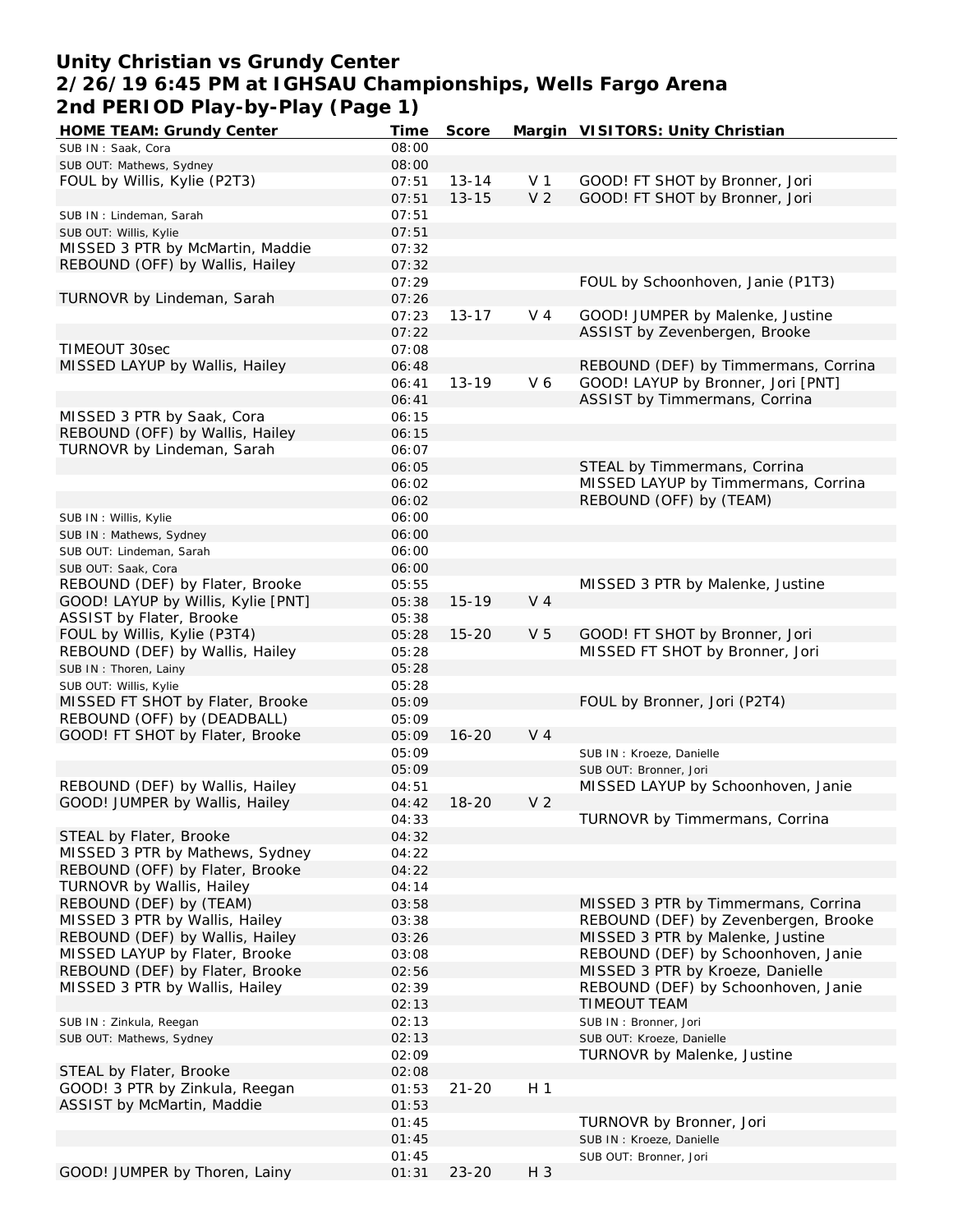# **Unity Christian vs Grundy Center 2/26/19 6:45 PM at IGHSAU Championships, Wells Fargo Arena 2nd PERIOD Play-by-Play (Page 2)**

| HOME TEAM: Grundy Center         | Time  | Score | Margin VISITORS: Unity Christian    |
|----------------------------------|-------|-------|-------------------------------------|
|                                  | 01:17 |       | TURNOVR by Timmermans, Corrina      |
| STEAL by Wallis, Hailey          | 01:16 |       |                                     |
| TURNOVR by McMartin, Maddie      | 01:06 |       |                                     |
|                                  | 01:04 |       | STEAL by Kroeze, Danielle           |
| REBOUND (DEF) by (TEAM)          | 00:51 |       | MISSED LAYUP by Timmermans, Corrina |
| MISSED 3 PTR by McMartin, Maddie | 00:36 |       | REBOUND (DEF) by Kroeze, Danielle   |
| REBOUND (DEF) by Wallis, Hailey  | 00:02 |       | MISSED JUMPER by Schoonhoven, Janie |

#### Grundy Center 23, Unity Christian 20

|                                              | In. | Off            | 2nd              | Fast             |    |                        |
|----------------------------------------------|-----|----------------|------------------|------------------|----|------------------------|
| 2nd period-only Paint T/O Chance Break Bench |     |                |                  |                  |    |                        |
| Unity Christian 2                            |     | $\overline{2}$ | $\left( \right)$ | $\left( \right)$ |    | Score tied - 0 times.  |
| Grundy Center 2                              |     | $5\degree$     |                  |                  | -5 | Lead changed - 1 time. |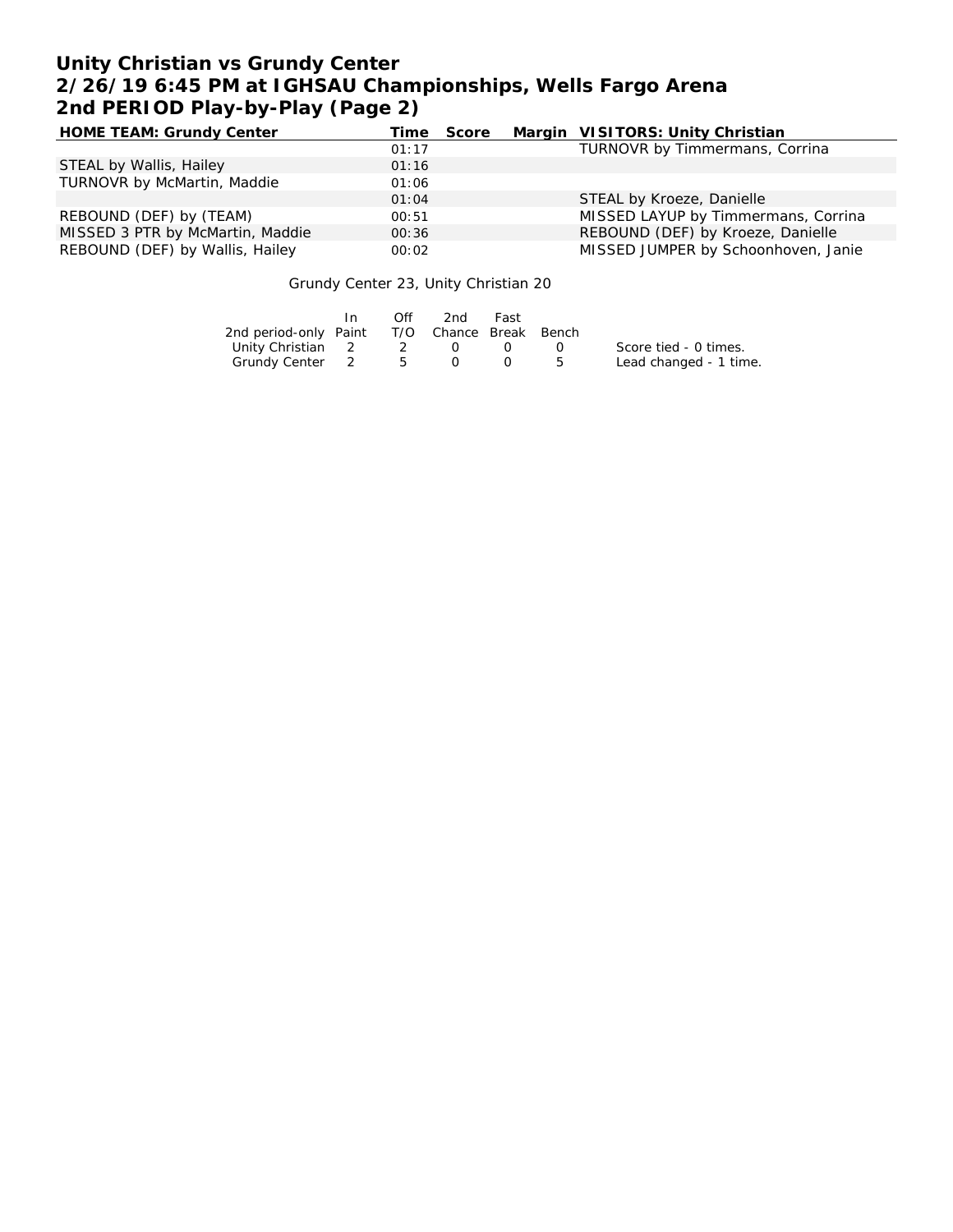## **Unity Christian vs Grundy Center 2/26/19 6:45 PM at IGHSAU Championships, Wells Fargo Arena 3rd PERIOD Play-by-Play (Page 1)**

| HOME TEAM: Grundy Center            | Time           | Score     |                | Margin VISITORS: Unity Christian                                    |
|-------------------------------------|----------------|-----------|----------------|---------------------------------------------------------------------|
| FOUL by Mathews, Sydney (P1T1)      | 07:50          | $23 - 21$ | H <sub>2</sub> | GOOD! FT SHOT by Bronner, Jori                                      |
|                                     | 07:50          | $23 - 22$ | H <sub>1</sub> | GOOD! FT SHOT by Bronner, Jori                                      |
| MISSED LAYUP by Willis, Kylie       | 07:40          |           |                | REBOUND (DEF) by Bronner, Jori                                      |
|                                     | 07:28          | $23 - 25$ | V <sub>2</sub> | GOOD! 3 PTR by Malenke, Justine                                     |
|                                     | 07:28          |           |                | ASSIST by Timmermans, Corrina                                       |
| GOOD! LAYUP by Willis, Kylie [PNT]  | 07:01          | $25 - 25$ | T <sub>2</sub> |                                                                     |
|                                     | 06:41          |           |                | TURNOVR by Malenke, Justine                                         |
| STEAL by Mathews, Sydney            | 06:39          |           |                |                                                                     |
|                                     | 06:34          |           |                | FOUL by Bronner, Jori (P3T1)                                        |
|                                     | 06:34          |           |                | SUB IN: Kroeze, Danielle                                            |
|                                     | 06:34          |           |                | SUB OUT: Bronner, Jori                                              |
| TURNOVR by Flater, Brooke           | 06:27          |           |                |                                                                     |
|                                     | 06:25          |           | V <sub>2</sub> | STEAL by Malenke, Justine                                           |
|                                     | 06:15          | $25 - 27$ |                | GOOD! JUMPER by Schoonhoven, Janie<br>ASSIST by Zevenbergen, Brooke |
| MISSED 3 PTR by McMartin, Maddie    | 06:15<br>05:48 |           |                |                                                                     |
| REBOUND (OFF) by Mathews, Sydney    | 05:48          |           |                |                                                                     |
| TURNOVR by Mathews, Sydney          | 05:41          |           |                |                                                                     |
|                                     | 05:40          |           |                | STEAL by Malenke, Justine                                           |
|                                     | 05:21          |           |                | MISSED JUMPER by Schoonhoven, Janie                                 |
|                                     | 05:21          |           |                | REBOUND (OFF) by Schoonhoven, Janie                                 |
|                                     | 05:18          |           |                | TIMEOUT 30sec                                                       |
| SUB IN: Lindeman, Sarah             | 05:18          |           |                |                                                                     |
| SUB IN: Saak, Cora                  | 05:18          |           |                |                                                                     |
| SUB IN: Zinkula, Reegan             | 05:18          |           |                |                                                                     |
| SUB OUT: Willis, Kylie              | 05:18          |           |                |                                                                     |
| SUB OUT: Mathews, Sydney            | 05:18          |           |                |                                                                     |
| SUB OUT: McMartin, Maddie           | 05:18          |           |                |                                                                     |
|                                     | 05:15          |           |                | TURNOVR by Zevenbergen, Brooke                                      |
| MISSED 3 PTR by Saak, Cora          | 05:02          |           |                | REBOUND (DEF) by Schoonhoven, Janie                                 |
| STEAL by Wallis, Hailey             | 04:47          |           |                | TURNOVR by Schoonhoven, Janie                                       |
|                                     | 04:47          |           |                | FOUL by Zevenbergen, Brooke (P1T2)                                  |
| MISSED 3 PTR by Lindeman, Sarah     | 04:33          |           |                |                                                                     |
| REBOUND (OFF) by Flater, Brooke     | 04:33          |           |                |                                                                     |
| GOOD! LAYUP by Flater, Brooke [PNT] | 04:27          | $27 - 27$ | T <sub>3</sub> |                                                                     |
|                                     | 04:08          |           |                | MISSED JUMPER by Zevenbergen, Brooke                                |
|                                     | 04:08          |           |                | REBOUND (OFF) by Schoonhoven, Janie                                 |
| FOUL by Zinkula, Reegan (P1T2)      | 04:05          |           |                |                                                                     |
|                                     | 04:05          |           |                | SUB IN: Hulstein, Tyra                                              |
|                                     | 04:05          |           |                | SUB OUT: Malenke, Justine                                           |
| FOUL by Flater, Brooke (P1T3)       | 04:00          |           |                | MISSED FT SHOT by Timmermans, Corrina                               |
|                                     | 04:00          |           |                | REBOUND (OFF) by (DEADBALL)                                         |
|                                     | 04:00          | $27 - 28$ | V <sub>1</sub> | GOOD! FT SHOT by Timmermans, Corrina                                |
| GOOD! 3 PTR by Saak, Cora           | 03:48          | $30 - 28$ | H <sub>2</sub> |                                                                     |
| ASSIST by Wallis, Hailey            | 03:48          |           |                |                                                                     |
|                                     | 03:30          |           |                | TURNOVR by Timmermans, Corrina                                      |
| STEAL by Wallis, Hailey             | 03:29          |           |                |                                                                     |
| TURNOVR by Flater, Brooke           | 03:20          |           |                |                                                                     |
| SUB IN: Willis, Kylie               | 03:20          |           |                |                                                                     |
| SUB OUT: Flater, Brooke             | 03:20          |           |                |                                                                     |
|                                     | 03:07<br>03:07 |           |                | MISSED 3 PTR by Hulstein, Tyra<br>REBOUND (OFF) by (TEAM)           |
|                                     |                |           |                |                                                                     |
| SUB IN: Thoren, Lainy               | 03:03<br>03:03 |           |                |                                                                     |
| SUB OUT: Lindeman, Sarah            | 03:01          | $30 - 30$ | T <sub>4</sub> | GOOD! LAYUP by Zevenbergen, Brooke [PN                              |
|                                     | 03:01          |           |                | ASSIST by Timmermans, Corrina                                       |
| GOOD! JUMPER by Willis, Kylie       | 02:50          | $32 - 30$ | H <sub>2</sub> |                                                                     |
| ASSIST by Zinkula, Reegan           | 02:50          |           |                |                                                                     |
| REBOUND (DEF) by Zinkula, Reegan    | 02:28          |           |                | MISSED JUMPER by Zevenbergen, Brooke                                |
| MISSED JUMPER by Willis, Kylie      | 02:16          |           |                |                                                                     |
|                                     |                |           |                |                                                                     |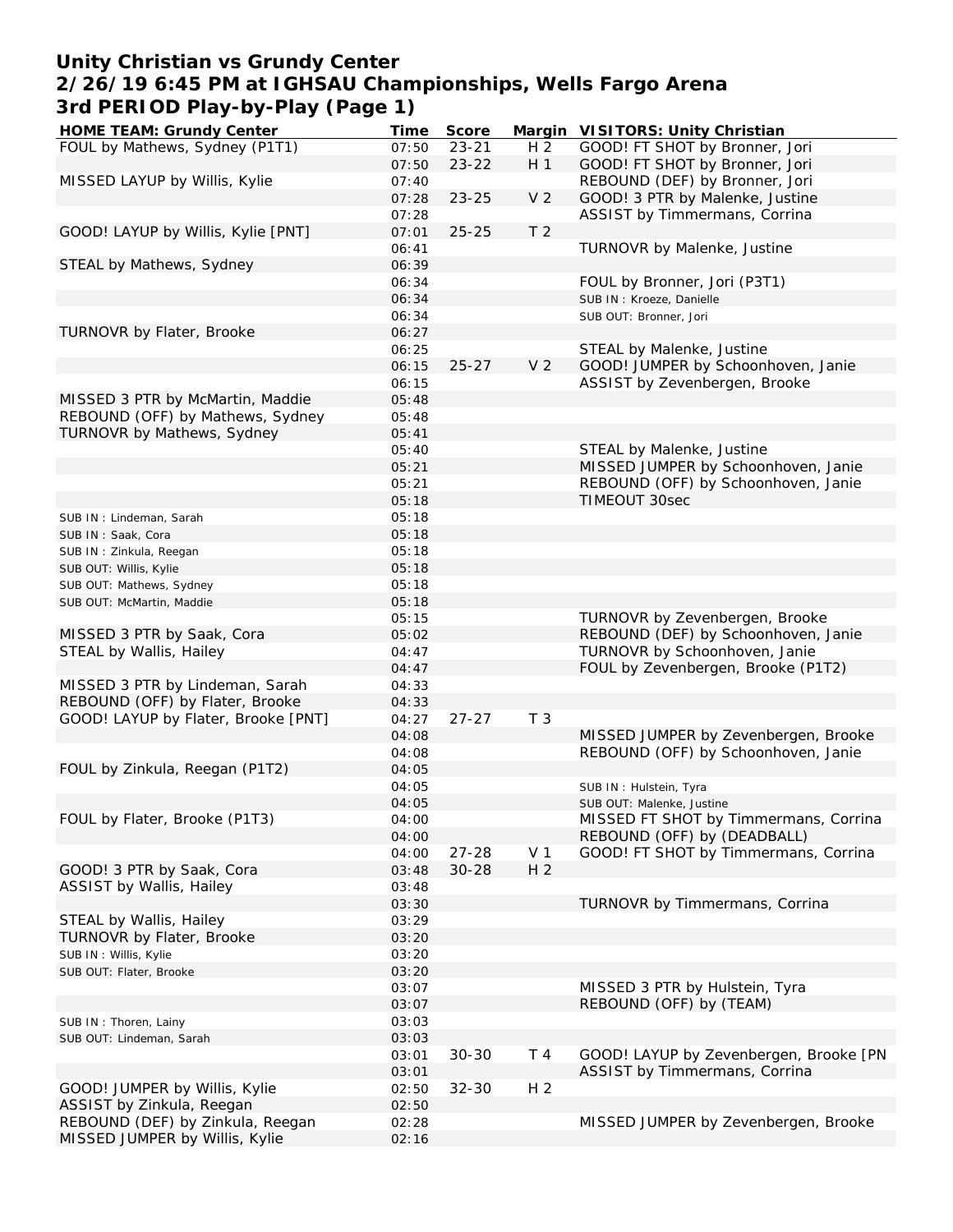# **Unity Christian vs Grundy Center 2/26/19 6:45 PM at IGHSAU Championships, Wells Fargo Arena 3rd PERIOD Play-by-Play (Page 2)**

| HOME TEAM: Grundy Center       | Time  | Score     |                | Margin VISITORS: Unity Christian       |
|--------------------------------|-------|-----------|----------------|----------------------------------------|
|                                | 02:16 |           |                | REBOUND (DEF) by Timmermans, Corrina   |
|                                | 02:01 |           |                | TURNOVR by Timmermans, Corrina         |
| STEAL by Zinkula, Reegan       | 02:00 |           |                |                                        |
| TURNOVR by Zinkula, Reegan     | 01:58 |           |                |                                        |
|                                | 01:58 |           |                | SUB IN : Malenke, Justine              |
|                                | 01:58 |           |                | SUB IN: Bronner, Jori                  |
|                                | 01:58 |           |                | SUB OUT: Kroeze, Danielle              |
|                                | 01:58 |           |                | SUB OUT: Zevenbergen, Brooke           |
| FOUL by Saak, Cora (P1T4)      | 01:46 |           |                |                                        |
| REBOUND (DEF) by Thoren, Lainy | 01:37 |           |                | MISSED JUMPER by Bronner, Jori         |
|                                | 01:34 |           |                | FOUL by Bronner, Jori (P4T3)           |
|                                | 01:34 |           |                | SUB IN: Zevenbergen, Brooke            |
|                                | 01:34 |           |                | SUB OUT: Bronner, Jori                 |
| GOOD! 3 PTR by Zinkula, Reegan | 01:14 | $35 - 30$ | H 5            |                                        |
| ASSIST by Saak, Cora           | 01:14 |           |                |                                        |
|                                | 00:54 | $35 - 32$ | $H_3$          | GOOD! LAYUP by Hulstein, Tyra [PNT]    |
| MISSED JUMPER by Saak, Cora    | 00:40 |           |                | REBOUND (DEF) by Schoonhoven, Janie    |
|                                | 00:29 | $35 - 34$ | H <sub>1</sub> | GOOD! LAYUP by Zevenbergen, Brooke [PN |
|                                | 00:29 |           |                | ASSIST by Hulstein, Tyra               |
| GOOD! 3 PTR by Willis, Kylie   | 00:15 | $38 - 34$ | $H_4$          |                                        |
| ASSIST by Saak, Cora           | 00:15 |           |                |                                        |
| BLOCK by Willis, Kylie         | 00:03 |           |                | MISSED 3 PTR by Malenke, Justine       |
|                                | 00:02 |           |                | REBOUND (OFF) by Schoonhoven, Janie    |
| REBOUND (DEF) by Thoren, Lainy | 00:01 |           |                | MISSED JUMPER by Schoonhoven, Janie    |

Grundy Center 38, Unity Christian 34

|                                              | Off | 2nd | Fast             |          |                         |
|----------------------------------------------|-----|-----|------------------|----------|-------------------------|
| 3rd period-only Paint T/O Chance Break Bench |     |     |                  |          |                         |
| Unity Christian 6                            |     | 4 3 | $\left( \right)$ |          | Score tied - 3 times.   |
| Grundy Center 4 2 2                          |     |     |                  | $\sim$ 6 | Lead changed - 2 times. |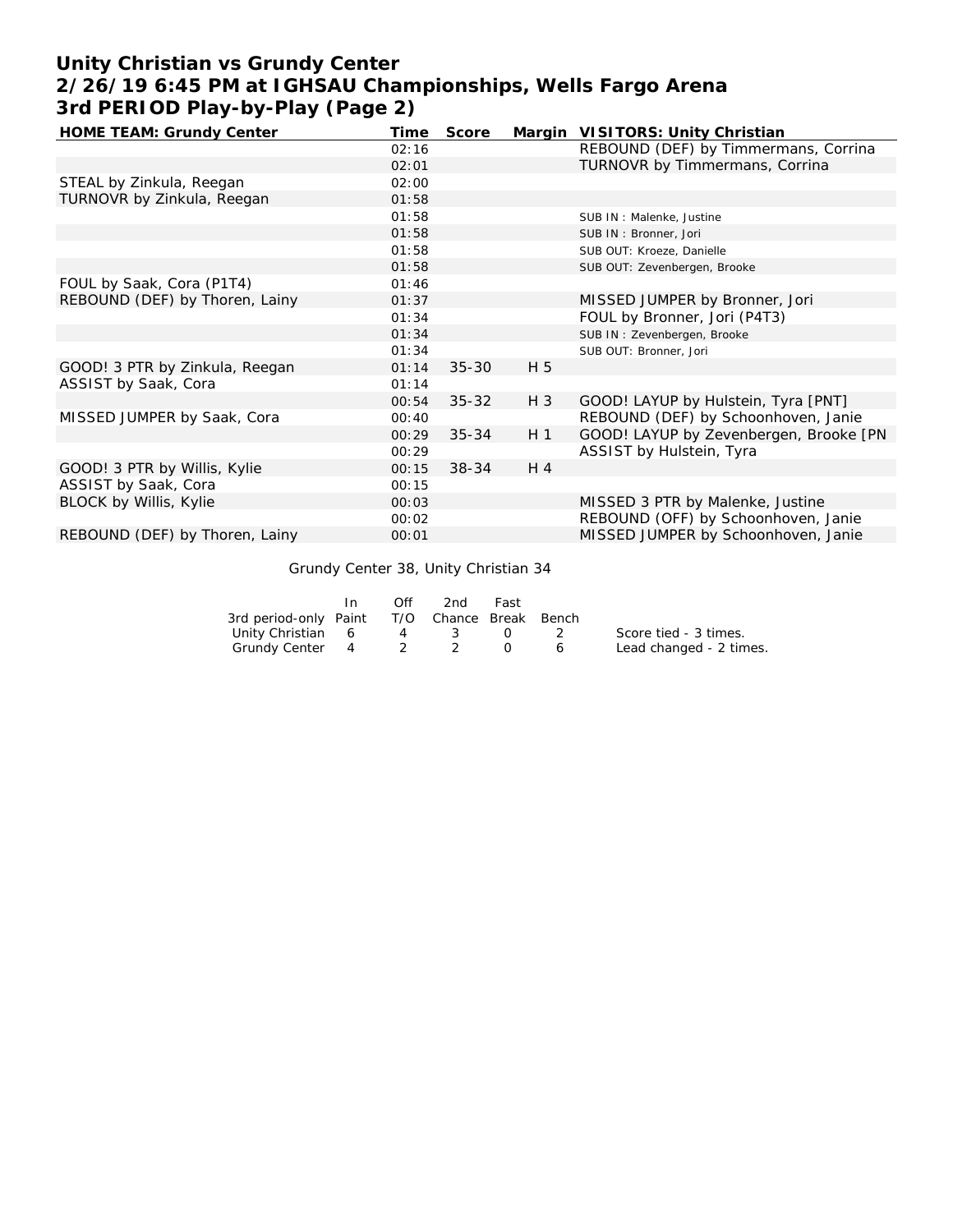### **Unity Christian vs Grundy Center 2/26/19 6:45 PM at IGHSAU Championships, Wells Fargo Arena 4th PERIOD Play-by-Play (Page 1)**

| <b>HOME TEAM: Grundy Center</b>     | Time  | Score     |                | Margin VISITORS: Unity Christian        |
|-------------------------------------|-------|-----------|----------------|-----------------------------------------|
| SUB IN: Saak, Cora                  | 08:00 |           |                | SUB IN : Kroeze, Danielle               |
| SUB IN: Zinkula, Reegan             | 08:00 |           |                | SUB OUT: Bronner, Jori                  |
| SUB IN: Thoren, Lainy               | 08:00 |           |                |                                         |
| SUB OUT: Flater, Brooke             | 08:00 |           |                |                                         |
| SUB OUT: Mathews, Sydney            | 08:00 |           |                |                                         |
| SUB OUT: McMartin, Maddie           | 08:00 |           |                |                                         |
| MISSED 3 PTR by Thoren, Lainy       | 07:48 |           |                |                                         |
| REBOUND (OFF) by Willis, Kylie      | 07:48 |           |                |                                         |
| MISSED JUMPER by Willis, Kylie      | 07:44 |           |                |                                         |
| REBOUND (OFF) by Wallis, Hailey     | 07:44 |           |                |                                         |
| MISSED LAYUP by Wallis, Hailey      | 07:40 |           |                |                                         |
| REBOUND (OFF) by Wallis, Hailey     | 07:40 |           |                |                                         |
| MISSED 3 PTR by Saak, Cora          | 07:25 |           |                | REBOUND (DEF) by Timmermans, Corrina    |
|                                     | 07:09 |           |                | TURNOVR by Schoonhoven, Janie           |
| MISSED 3 PTR by Zinkula, Reegan     | 06:57 |           |                | REBOUND (DEF) by Schoonhoven, Janie     |
|                                     | 06:45 | 38-36     | H <sub>2</sub> | GOOD! LAYUP by Timmermans, Corrina [PN  |
| MISSED 3 PTR by Wallis, Hailey      | 06:23 |           |                |                                         |
| REBOUND (OFF) by Willis, Kylie      | 06:23 |           |                |                                         |
| MISSED 3 PTR by Wallis, Hailey      | 06:18 |           |                | REBOUND (DEF) by Schoonhoven, Janie     |
|                                     |       | 38-38     | T 5            |                                         |
|                                     | 06:05 |           |                | GOOD! LAYUP by Schoonhoven, Janie [PNT] |
|                                     | 06:05 |           |                | ASSIST by Kroeze, Danielle              |
| TURNOVR by Zinkula, Reegan          | 05:42 |           |                |                                         |
|                                     | 05:41 |           |                | STEAL by Timmermans, Corrina            |
|                                     | 05:38 | $38 - 40$ | V <sub>2</sub> | GOOD! LAYUP by Timmermans, Corrina [FB  |
| FOUL by Zinkula, Reegan (P2T5)      | 05:38 | $38 - 41$ | $V_3$          | GOOD! FT SHOT by Timmermans, Corrina    |
| SUB IN: Flater, Brooke              | 05:38 |           |                |                                         |
| SUB IN: McMartin, Maddie            | 05:38 |           |                |                                         |
| SUB OUT: Zinkula, Reegan            | 05:38 |           |                |                                         |
| SUB OUT: Thoren, Lainy              | 05:38 |           |                |                                         |
| MISSED LAYUP by Willis, Kylie       | 05:16 |           |                | REBOUND (DEF) by Schoonhoven, Janie     |
| REBOUND (DEF) by Saak, Cora         | 05:01 |           |                | MISSED 3 PTR by Timmermans, Corrina     |
| MISSED 3 PTR by Willis, Kylie       | 04:51 |           |                | REBOUND (DEF) by Zevenbergen, Brooke    |
|                                     | 04:41 |           |                | <b>TIMEOUT TEAM</b>                     |
| SUB IN: Mathews, Sydney             | 04:41 |           |                |                                         |
| SUB IN: Lindeman, Sarah             | 04:41 |           |                |                                         |
| SUB OUT: Willis, Kylie              | 04:41 |           |                |                                         |
| SUB OUT: Saak, Cora                 | 04:41 |           |                |                                         |
| REBOUND (DEF) by Flater, Brooke     | 04:31 |           |                | MISSED 3 PTR by Malenke, Justine        |
| MISSED 3 PTR by Lindeman, Sarah     | 04:13 |           |                |                                         |
| REBOUND (OFF) by Mathews, Sydney    | 04:13 |           |                |                                         |
|                                     | 04:06 |           |                | FOUL by Kroeze, Danielle (P1T4)         |
|                                     | 04:06 |           |                | SUB IN: Hulstein, Tyra                  |
|                                     | 04:06 |           |                | SUB OUT: Kroeze, Danielle               |
| MISSED 3 PTR by Lindeman, Sarah     | 03:57 |           |                | REBOUND (DEF) by (TEAM)                 |
|                                     | 03:22 | $38 - 43$ | V <sub>5</sub> | GOOD! JUMPER by Schoonhoven, Janie      |
|                                     | 03:22 |           |                | ASSIST by Timmermans, Corrina           |
| TURNOVR by Flater, Brooke           | 03:06 |           |                |                                         |
| <b>TIMEOUT TEAM</b>                 | 03:06 |           |                |                                         |
|                                     | 03:06 |           |                | SUB IN: Bronner, Jori                   |
|                                     | 03:06 |           |                | SUB OUT: Hulstein, Tyra                 |
| <b>BLOCK by Wallis, Hailey</b>      | 03:04 |           |                | MISSED LAYUP by Bronner, Jori           |
|                                     | 03:03 |           |                | REBOUND (OFF) by Bronner, Jori          |
| FOUL by Flater, Brooke (P2T6)       | 03:03 |           |                |                                         |
| REBOUND (DEF) by McMartin, Maddie   |       |           |                |                                         |
|                                     | 02:51 |           |                | MISSED JUMPER by Bronner, Jori          |
| GOOD! LAYUP by Flater, Brooke [PNT] | 02:35 | $40 - 43$ | V <sub>3</sub> |                                         |
| ASSIST by Mathews, Sydney           | 02:35 |           |                |                                         |
|                                     | 02:31 |           |                | TURNOVR by Schoonhoven, Janie           |
| TURNOVR by Lindeman, Sarah          | 02:28 |           |                |                                         |
| FOUL by Lindeman, Sarah (P2T7)      | 02:28 |           |                |                                         |
| FOUL by Mathews, Sydney (P2T8)      | 02:23 |           |                |                                         |